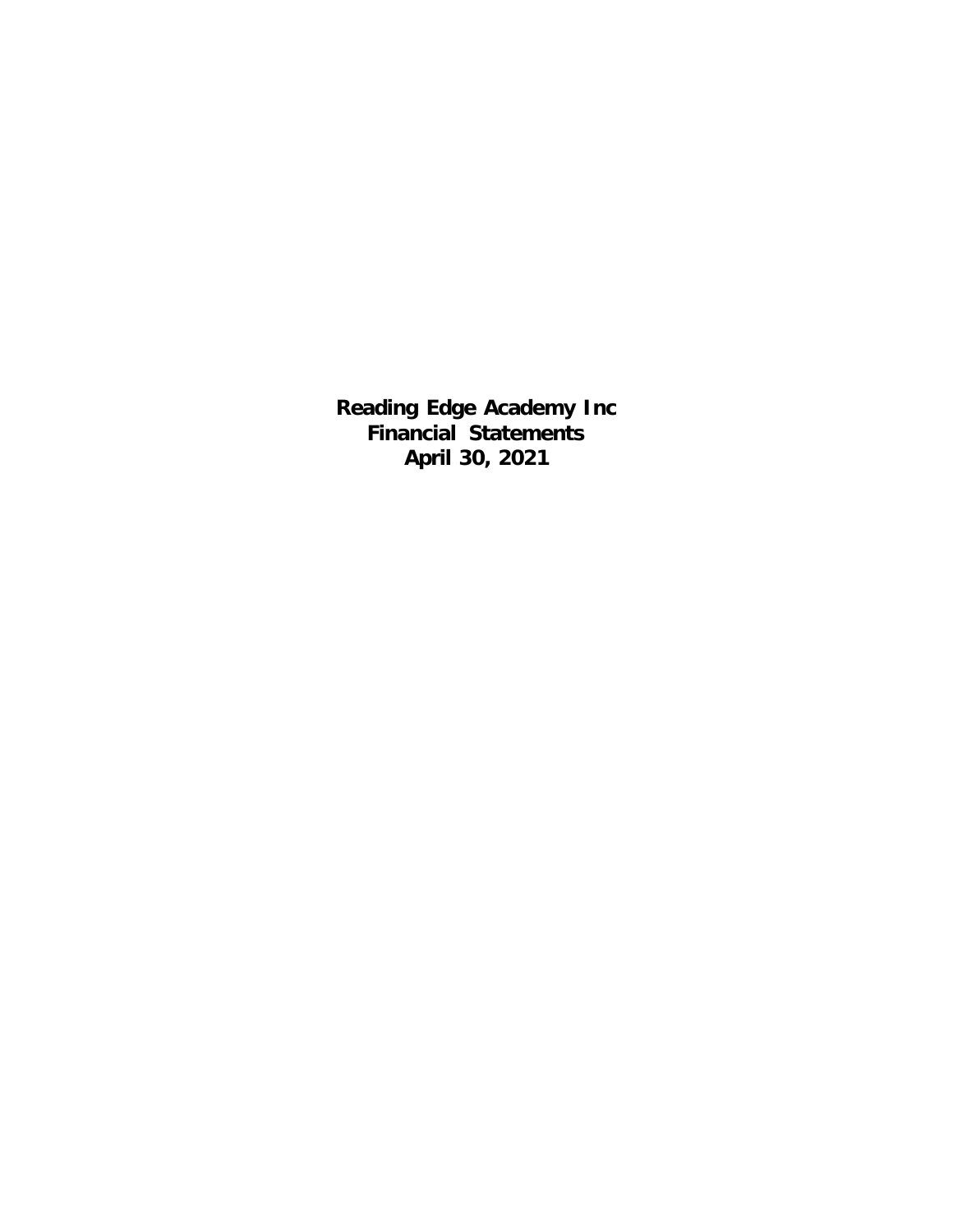

1006 N. Woodland Boulevard DeLand, FL 32720 (386) 734-9441 Www.drtcpa.com

Ronald J. Cantlay, CPA/CFP® James H. Dreggors, CPA Victoria A. Kizma, CPA Robin C. Lennon, CPA

John A. Powers, CPA Ann J. Rigsby, CPA/PFS/CFP<sup>®</sup> Melissa J. Trickey, CPA

To the Board of Directors Reading Edge Academy Inc 2975 Enterprise Rd Debary, FL 32713

Management is responsible for the accompanying financial statements ofthe governmental activities and the aggregate remaining fund information of Reading Edge Academy Inc (a component unit of the District School Board of Volusia County, Florida), as of and for the year-to-date ending April 30, 2021, in accordance with accounting principles generally accepted in the United States of America. We have performed a compilation engagement in accordance with Statements on Standards for Accounting and Review Services promulgated by the Accounting and Review Services Committee of the AICPA. We did not audit or review the financial statements nor were we required to perform any procedures to verify the accuracy or completeness of the information provided by management. Accordingly, we do not express an opinion, a conclusion, nor provide any form of assurance on these financial statements.

Management has elected to omit substantially all the disclosures required by accounting principles generally accepted in the United States of America. If the omitted disclosures were included in the financial statements, they might influence the user's conclusions about the School's financial position, results of operations, and cash flows. Accordingly, the financial statements are not designed for those who are not informed about such matters.

Dreppers, Rigidy + Teal, P.A.

Dreggors, Rigsby & Teal, P.A. Certified Public Accountants DeLand, FL

May 14, 2021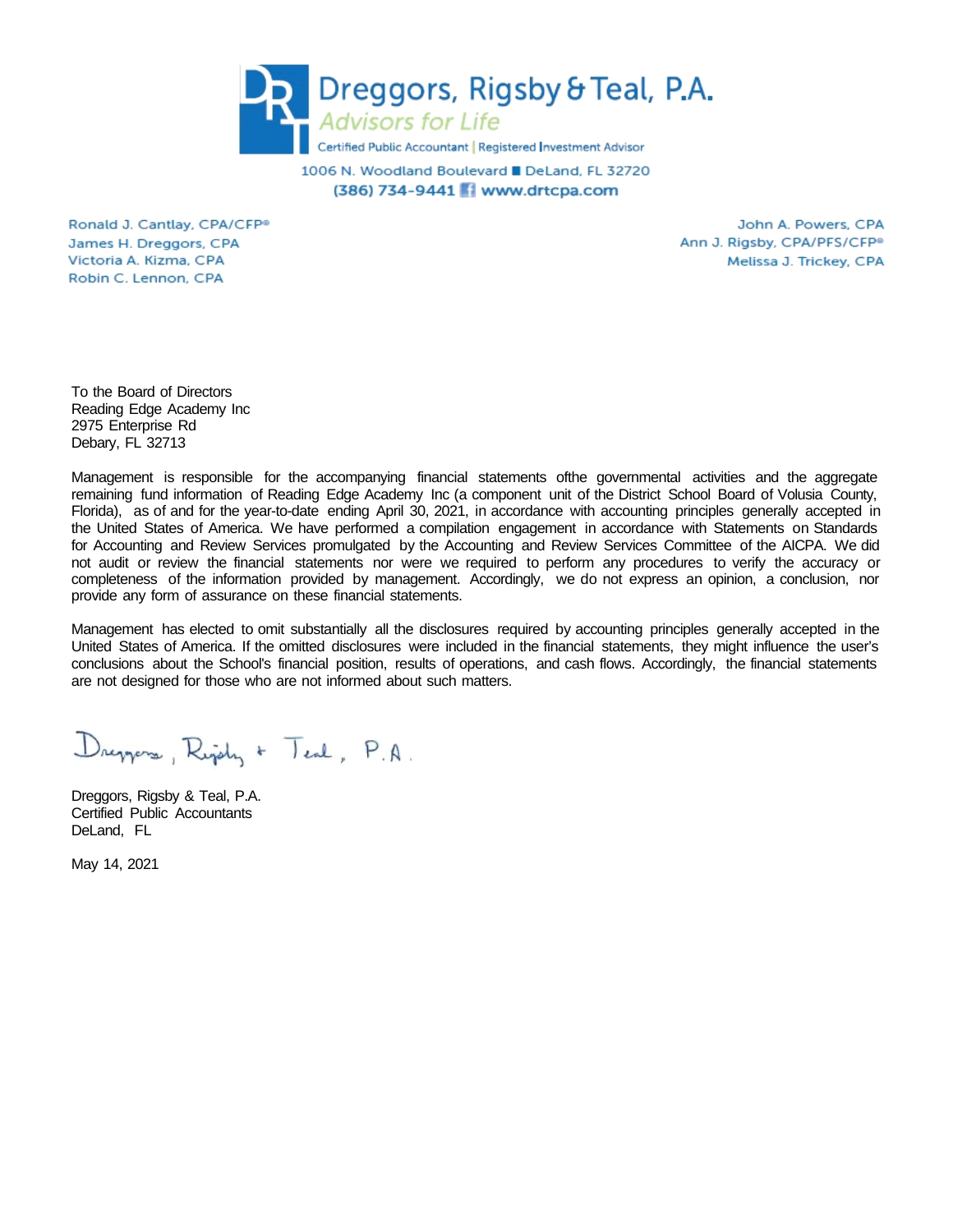#### **Reading Edge Academy Inc Statement of Net Position April 30, 2021**

| ASSETS                                 |                  |          |
|----------------------------------------|------------------|----------|
| <b>Current Assets</b>                  |                  |          |
| Mainstreet-Checking                    | \$<br>437,614.65 |          |
| Mainstreet-Savings                     | 361,681.29       |          |
| Mainstreet-PTA                         |                  | 8,007.14 |
| Mainstreet - Lunch                     | 45,163.83        |          |
| Inventory - Uniforms                   |                  | 3,502.00 |
| Inventory - Food                       |                  | 4,790.49 |
| <b>Total Current Assets</b>            | 860,759.40       |          |
| <b>Property and Equipment</b>          |                  |          |
| Land                                   | 503,616.11       |          |
| Improvements Other Than Bldg           | 63,629.15        |          |
| <b>Buildings &amp; Fixed Equipment</b> | 4,513,867.45     |          |
| Furniture, Fixtures & Equip            | 224,857.74       |          |
| Less: Accumulated Depreciation         | (1,501,885.41)   |          |
| <b>Net Property and Equipment</b>      | 3,804,085.04     |          |
| <b>Other Assets</b>                    |                  |          |
| Electric Deposit                       |                  | 1,000.00 |
| <b>Total Other Assets</b>              |                  | 1,000.00 |
| <b>Total Assets</b>                    | 4,665,844.44     |          |
| <b>LIABILITIES</b>                     |                  |          |
| <b>Current Liabilities</b>             |                  |          |
| Accrued Interest Payable               |                  | 4,181.42 |
| N/P - Mainstreet Bank                  | 21,911.68        |          |
| <b>Total Current Liabilities</b>       | 26,093.10        |          |
| <b>Long - Term Liabilities</b>         |                  |          |
| Liability for Comp Abs                 | 29,737.25        |          |
| N/P - Mainstreet Bank                  | 1,773,016.51     |          |
| <b>Total Long-Term Liabilities</b>     | 1,802,753.76     |          |
| <b>Total Liabilities</b>               | 1,828,846.86     |          |
| <b>NET POSITION</b>                    |                  |          |
| Unrestricted                           | 827,840.73       |          |
| Net Investments in Fixed Assets        | 2,009,156.85     |          |
| <b>Total Net Position</b>              | \$2,836,997.58   |          |
|                                        |                  |          |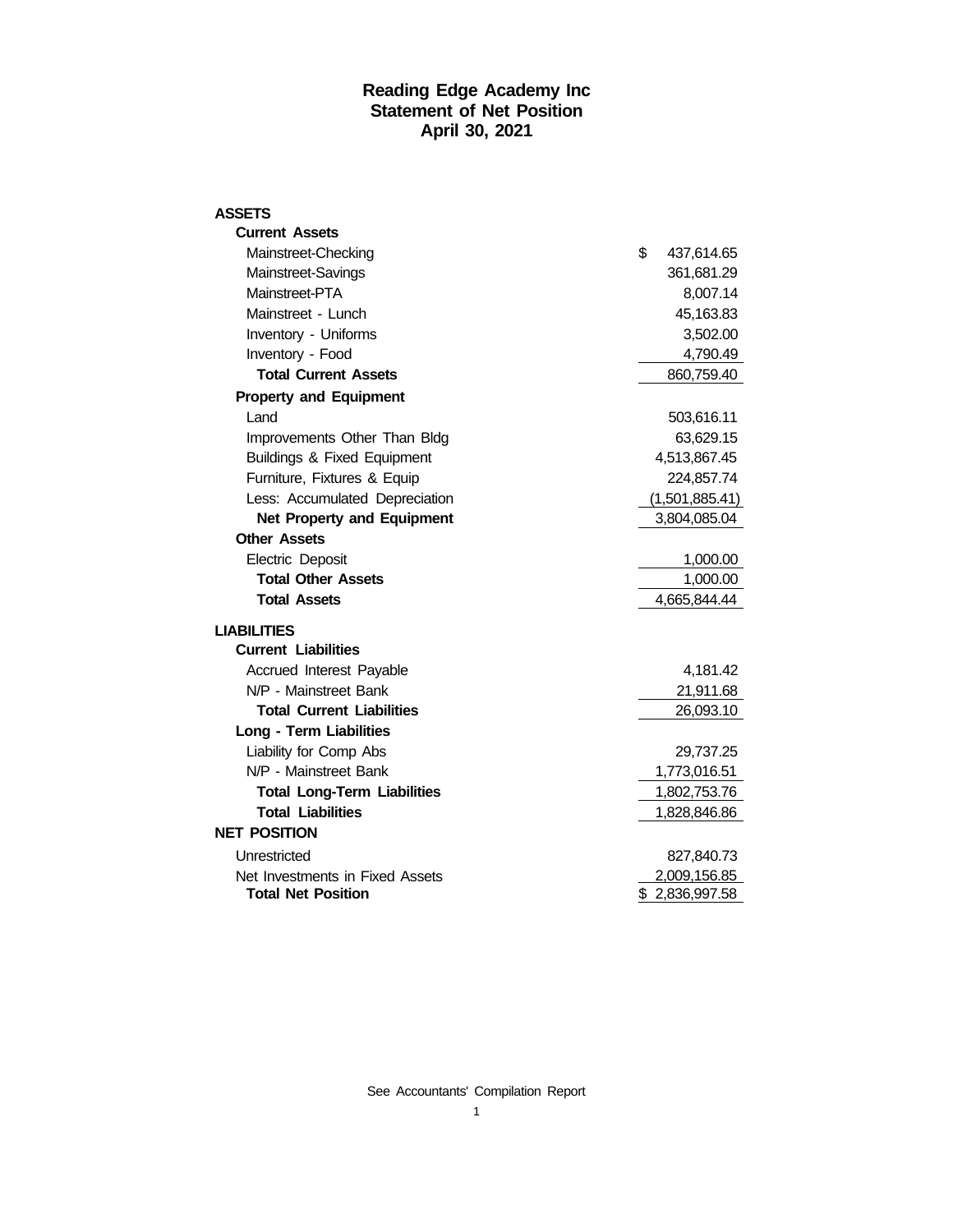|                               |                                 |  | 1 Month Ended 10 Months Ended 10 Months Ended |  |                                 |  | Variance                      | <b>Total</b>                |                            |
|-------------------------------|---------------------------------|--|-----------------------------------------------|--|---------------------------------|--|-------------------------------|-----------------------------|----------------------------|
|                               | April 30, 2021<br><b>Actual</b> |  | April 30, 2021<br><b>Actual</b>               |  | April 30, 2021<br><b>Budget</b> |  | Over/(Under)<br><b>Budget</b> | <b>Budget</b><br>2020-20201 | <b>Budget</b><br>Remaining |
|                               |                                 |  |                                               |  |                                 |  |                               |                             |                            |
| <b>Revenues</b>               | \$<br>$0.00$ \$                 |  | 47,660.44 \$                                  |  | $0.00 \text{ s}$                |  |                               |                             |                            |
| <b>Federal Thru State</b>     |                                 |  |                                               |  |                                 |  | 47,660.44 \$                  | $0.00$ \$                   | (47,660.44)                |
| State Sources                 | 156,987.00                      |  | 1,609,504.00                                  |  | 1,645,132.48                    |  | 1,609,504.00                  | 1,974,159.00                | 1,974,159.00               |
| Local Sources                 | 38.22<br>157,025.22             |  | 2,583.98<br>1,659,748.42                      |  | 2,750.00<br>1,647,882.48        |  | (166.02)<br>1,656,998.42      | 3,300.00<br>1,977,459.00    | 716.02<br>1,927,214.58     |
| <b>Total Revenues</b>         |                                 |  |                                               |  |                                 |  |                               |                             |                            |
| <b>Expenses</b>               |                                 |  |                                               |  |                                 |  |                               |                             |                            |
| <b>Salaries</b>               |                                 |  |                                               |  |                                 |  |                               |                             |                            |
| Salaries-Administrators Reg   | 18,828.48                       |  | 178,658.72                                    |  | 182,500.00                      |  | (3,841.28)                    | 219,000.00                  | 40,341.28                  |
| Salaries-Teacher Regular      | 60,660.44                       |  | 535,457.84                                    |  | 811,087.50                      |  | (275, 629.66)                 | 973,305.00                  | 437,847.16                 |
| Salaries-Other Instructional  | 20,448.34                       |  | 162,373.75                                    |  | 80,416.68                       |  | 81,957.07                     | 96,500.00                   | (65, 873.75)               |
| Salaries-Substitute           | 4,969.86                        |  | 24,102.54                                     |  | 1,666.68                        |  | 22,435.86                     | 2,000.00                    | (22, 102.54)               |
| Salaries-Teacher Asst Regular | 6,761.00                        |  | 56,650.61                                     |  | 52,500.00                       |  | 4,150.61                      | 63,000.00                   | 6,349.39                   |
| Salaries-Support Staff        | 9,197.80                        |  | 87,146.27                                     |  | 108,171.68                      |  | (21, 025.41)                  | 129,806.00                  | 42,659.73                  |
| <b>Total Salaries</b>         | 120,865.92                      |  | 1,044,389.73                                  |  | 1,236,342.54                    |  | (191, 952.81)                 | 1,483,611.00                | 439,221.27                 |
| <b>Personnel Costs</b>        |                                 |  |                                               |  |                                 |  |                               |                             |                            |
| Payroll Taxes                 | 10,638.38                       |  | 98,664.89                                     |  | 98,830.25                       |  | (165.36)                      | 118,596.25                  | 19,931.36                  |
| Health/Life Insurance         | 1,809.16                        |  | 58,096.66                                     |  | 73,916.70                       |  | (15,820.04)                   | 88,700.00                   | 30,603.34                  |
| Pension Plan Expense          | 4,547.84                        |  | 38,823.92                                     |  | 45,065.31                       |  | (6,241.39)                    | 54,078.33                   | 15,254.41                  |
| Workers Comp Insurance        | 0.00                            |  | (979.00)                                      |  | 0.00                            |  | (979.00)                      | 0.00                        | 979.00                     |
| <b>Total Personnel Costs</b>  | 16,995.38                       |  | 194,606.47                                    |  | 217,812.26                      |  | (23, 205.79)                  | 261,374.58                  | 66,768.11                  |
| <b>Other Expenses</b>         |                                 |  |                                               |  |                                 |  |                               |                             |                            |
| Advertising                   | 0.00                            |  | 0.00                                          |  | 1,000.00                        |  | (1,000.00)                    | 1,200.00                    | 1,200.00                   |
| Allocation of Utilities       | (316.67)                        |  | (3, 166.70)                                   |  | (3, 166.70)                     |  | 0.00                          | (3,800.04)                  | (633.34)                   |
| Capital Furniture, Fixtures   | 0.00                            |  | 21,569.85                                     |  | 9,166.68                        |  | 12,403.17                     | 11,000.00                   | (10, 569.85)               |
| District Admin Expenses       | 0.00                            |  | 0.00                                          |  | 75,800.04                       |  | (75,800.04)                   | 90,960.00                   | 90,960.00                  |
| Dues/Fees                     | 0.00                            |  | 704.88                                        |  | 2,041.68                        |  | (1,336.80)                    | 2,450.00                    | 1,745.12                   |
| Energy Services-Electricity   | 2,202.99                        |  | 19,356.20                                     |  | 22,500.00                       |  | (3, 143.80)                   | 27,000.00                   | 7,643.80                   |
| Fire Safety                   | 474.00                          |  | 3,058.50                                      |  | 4,416.68                        |  | (1,358.18)                    | 5,300.00                    | 2,241.50                   |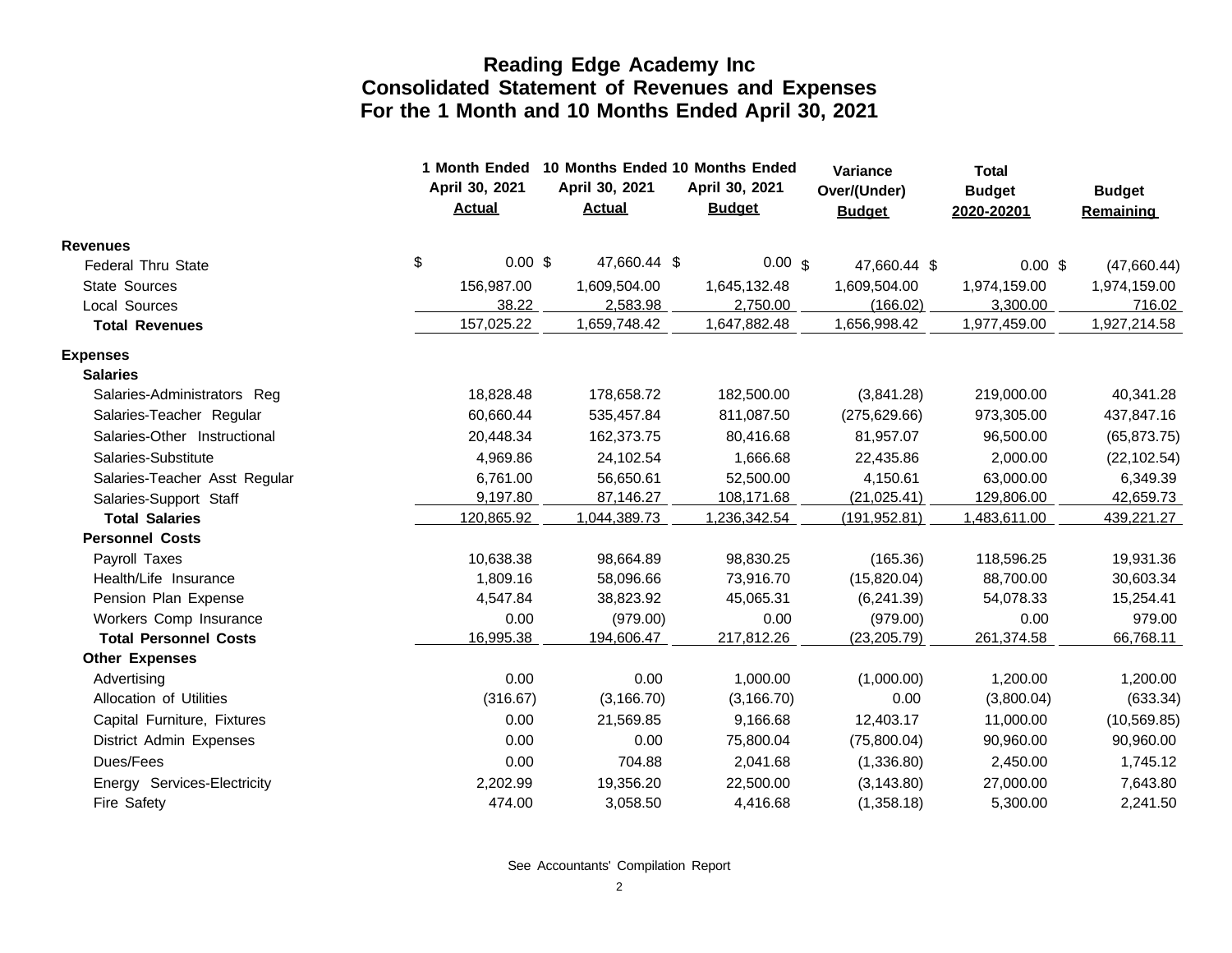|                                                 | 1 Month Ended                   | 10 Months Ended 10 Months Ended |                                 | Variance                      | <b>Total</b>                |                                   |
|-------------------------------------------------|---------------------------------|---------------------------------|---------------------------------|-------------------------------|-----------------------------|-----------------------------------|
|                                                 | April 30, 2021<br><b>Actual</b> | April 30, 2021<br><b>Actual</b> | April 30, 2021<br><b>Budget</b> | Over/(Under)<br><b>Budget</b> | <b>Budget</b><br>2020-20201 | <b>Budget</b><br><b>Remaining</b> |
| Garbage Collection                              | 946.78                          | 9,157.06                        | 7,750.00                        | 1,407.06                      | 9,300.00                    | 142.94                            |
| Gasoline                                        | 0.00                            | 66.68                           | 416.68                          | (350.00)                      | 500.00                      | 433.32                            |
| Maintenance/Repairs Contract                    | 6,510.00                        | 57,600.90                       | 71,583.34                       | (13,982.44)                   | 85,900.00                   | 28,299.10                         |
| Non-Cap Furniture, Fixtures                     | 0.00                            | 24,187.47                       | 9,583.36                        | 14,604.11                     | 11,500.00                   | (12,687.47)                       |
| Non-Cap Software                                | 0.00                            | 139.95                          | 416.68                          | (276.73)                      | 500.00                      | 360.05                            |
| <b>Other Purchased Services</b>                 | 532.73                          | 12,939.95                       | 15,333.34                       | (2,393.39)                    | 18,400.00                   | 5,460.05                          |
| Postage/Freight                                 | 110.00                          | 113.20                          | 125.02                          | (11.82)                       | 150.00                      | 36.80                             |
| Professional/Technical Svcs                     | 315.00                          | 22,754.18                       | 69,208.36                       | (46, 454.18)                  | 83,050.00                   | 60,295.82                         |
| Property/Liability Insurance                    | 0.00                            | 28,419.50                       | 50,000.00                       | (21,580.50)                   | 60,000.00                   | 31,580.50                         |
| Rent                                            | 0.00                            | 0.00                            | 1,250.00                        | (1,250.00)                    | 1,500.00                    | 1,500.00                          |
| Repairs and Maintenance                         | 922.29                          | 13,639.17                       | 22,500.00                       | (8,860.83)                    | 27,000.00                   | 13,360.83                         |
| Service Contracts Copier                        | 0.00                            | 2,773.66                        | 3,583.34                        | (809.68)                      | 4,300.00                    | 1,526.34                          |
| Supplies-General                                | 463.26                          | 22,055.70                       | 26,791.70                       | (4,736.00)                    | 32,150.00                   | 10,094.30                         |
| Telephone Services                              | 0.00                            | 2,099.43                        | 6,416.68                        | (4,317.25)                    | 7,700.00                    | 5,600.57                          |
| <b>Textbooks</b>                                | 71.70                           | 18,455.61                       | 12,500.00                       | 5,955.61                      | 15,000.00                   | (3,455.61)                        |
| Water/Sewer                                     | 547.70                          | 11,178.90                       | 10,083.34                       | 1,095.56                      | 12,100.00                   | 921.10                            |
| <b>Total Other Expenses</b>                     | 12,779.78                       | 267,104.09                      | 419,300.22                      | (152, 196.13)                 | 503,159.96                  | 236,055.87                        |
| <b>Debt Service</b>                             |                                 |                                 |                                 |                               |                             |                                   |
| Redemption of Principal                         | 10,038.05                       | 99,823.44                       | 95,900.00                       | 3,923.44                      | 115,080.00                  | 15,256.56                         |
| Interest Expense                                | 8,230.95                        | 82,866.56                       | 86,800.00                       | (3,933.44)                    | 104,160.00                  | 21,293.44                         |
| <b>Total Debt Service</b>                       | 18,269.00                       | 182,690.00                      | 182,700.00                      | (10.00)                       | 219,240.00                  | 36,550.00                         |
| <b>Total Expenses</b>                           | 168,910.08                      | 1,688,790.29                    | 2,056,155.02                    | (367, 364.73)                 | 2,467,385.54                | 778,595.25                        |
| <b>Excess of Revenues Over (Under) Expenses</b> | (11,884.86)                     | (29,041.87)                     | (408, 272.54)                   | (29,041.87)                   | (489, 926.54)               | (489, 926.54)                     |
| <b>Other Financing Sources (Uses)</b>           |                                 |                                 |                                 |                               |                             |                                   |
| Transfers In                                    | 30,867.00                       | 307,416.96                      | 267,700.00                      | 39,716.96                     | 321,240.00                  | 13,823.04                         |
| <b>Transfers Out</b>                            | (30, 867.00)                    | (307, 416.96)                   | (267,700.00)                    | (39,716.96)                   | (321, 240.00)               | (13,823.04)                       |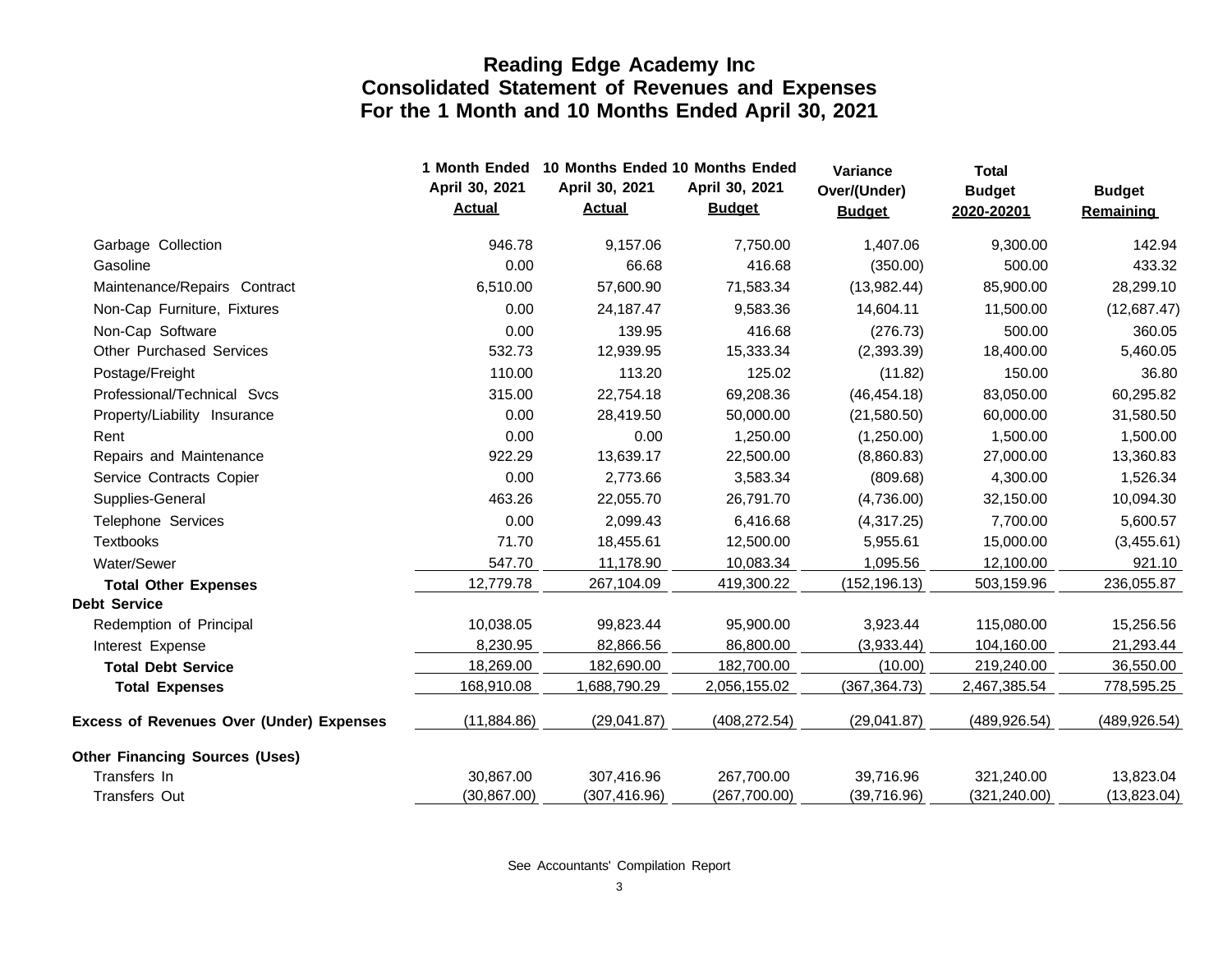|                                               | April 30, 2021<br><b>Actual</b> | 1 Month Ended 10 Months Ended 10 Months Ended<br>April 30, 2021<br><b>Actual</b> | April 30, 2021<br><b>Budget</b> | Variance<br>Over/(Under)<br><b>Budget</b> | <b>Total</b><br><b>Budget</b><br>2020-20201 | <b>Budget</b><br><b>Remaining</b> |
|-----------------------------------------------|---------------------------------|----------------------------------------------------------------------------------|---------------------------------|-------------------------------------------|---------------------------------------------|-----------------------------------|
| <b>Total Other Financing Sources (Uses)</b>   | 0.00                            | 0.00                                                                             | 0.00                            | 0.00                                      | 0.00                                        | 0.00                              |
| <b>Excess of Revenues and Other Financing</b> |                                 |                                                                                  |                                 |                                           |                                             |                                   |
| Sources Over (Under) Expenses                 | (11,884.86)                     | (29,041.87)                                                                      | (408, 272.54)                   | 379,230.67                                | (489, 926.54)                               | (460, 884.67)                     |
| Non-Major Special Revenue                     |                                 |                                                                                  |                                 |                                           |                                             |                                   |
| <b>Revenues</b>                               |                                 |                                                                                  |                                 |                                           |                                             |                                   |
| Student Lunches                               | 13,259.15                       | 73,064.49                                                                        | 51,875.00                       | 21,189.49                                 | 62,250.00                                   | (10, 814.49)                      |
| School Aged Child Care                        | 8,883.50                        | 77,490.43                                                                        | 42,808.32                       | 34,682.11                                 | 51,370.00                                   | (26, 120.43)                      |
| PTA Fund Raising                              | 2,512.00                        | 3,911.61                                                                         | 3,083.32                        | 828.29                                    | 3,700.00                                    | (211.61)                          |
| Other Field Trips                             | 3,369.00                        | 5,804.00                                                                         | 0.00                            | 5,804.00                                  | 0.00                                        | (5,804.00)                        |
| Other Uniforms                                | 225.00                          | 8,051.00                                                                         | 3,083.32                        | 4,967.68                                  | 3,700.00                                    | (4,351.00)                        |
| Other Book Fair                               | 0.00                            | 6,884.57                                                                         | 3,000.00                        | 3,884.57                                  | 3,600.00                                    | (3,284.57)                        |
| Santa Shop                                    | 0.00                            | 5,577.32                                                                         | 2,500.00                        | 3,077.32                                  | 3,000.00                                    | (2,577.32)                        |
| <b>Total Revenues</b>                         | 28,248.65                       | 180,783.42                                                                       | 106,349.96                      | 74,433.46                                 | 127,620.00                                  | (53, 163.42)                      |
| <b>Extended Care Expenses</b>                 |                                 |                                                                                  |                                 |                                           |                                             |                                   |
| <b>Extended Care Salary</b>                   | 1,597.86                        | 12,899.53                                                                        | 32,016.68                       | (19, 117.15)                              | 38,420.00                                   | 25,520.47                         |
| <b>Extended Care Tax</b>                      | 122.23                          | 986.82                                                                           | 2,449.29                        | (1,462.47)                                | 2,939.13                                    | 1,952.31                          |
| <b>Extended Care Supplies</b>                 | 0.00                            | 66.75                                                                            | 208.34                          | (141.59)                                  | 250.00                                      | 183.25                            |
| <b>Extended Care Occupancy</b>                | 316.67                          | 3,166.70                                                                         | 3,166.70                        | 0.00                                      | 3,800.04                                    | 633.34                            |
| <b>Total Extended Care Expenses</b>           | 2,036.76                        | 17,119.80                                                                        | 37,841.01                       | (20, 721.21)                              | 45,409.17                                   | 28,289.37                         |
| <b>Student Lunches Expenses</b>               |                                 |                                                                                  |                                 |                                           |                                             |                                   |
| Salaries-Student Lunches                      | 6,251.50                        | 34,020.46                                                                        | 63,166.68                       | (29, 146.22)                              | 75,800.00                                   | 41,779.54                         |
| Pension Expense                               | 92.52                           | 871.28                                                                           | 1,895.00                        | (1,023.72)                                | 2,274.00                                    | 1,402.72                          |
| Social Security                               | 447.89                          | 3,812.05                                                                         | 4,832.26                        | (1,020.21)                                | 5,798.70                                    | 1,986.65                          |
| Group Health Ins.                             | 651.08                          | 7,656.10                                                                         | 6,666.68                        | 989.42                                    | 8,000.00                                    | 343.90                            |
| Life Insurance                                | 0.00                            | 120.00                                                                           | 83.34                           | 36.66                                     | 100.00                                      | (20.00)                           |
| Repairs and Maintenance                       | 0.00                            | 0.00                                                                             | 1,250.00                        | (1,250.00)                                | 1,500.00                                    | 1,500.00                          |
| Cafeteria Expense                             | 0.00                            | 175.69                                                                           | 416.68                          | (240.99)                                  | 500.00                                      | 324.31                            |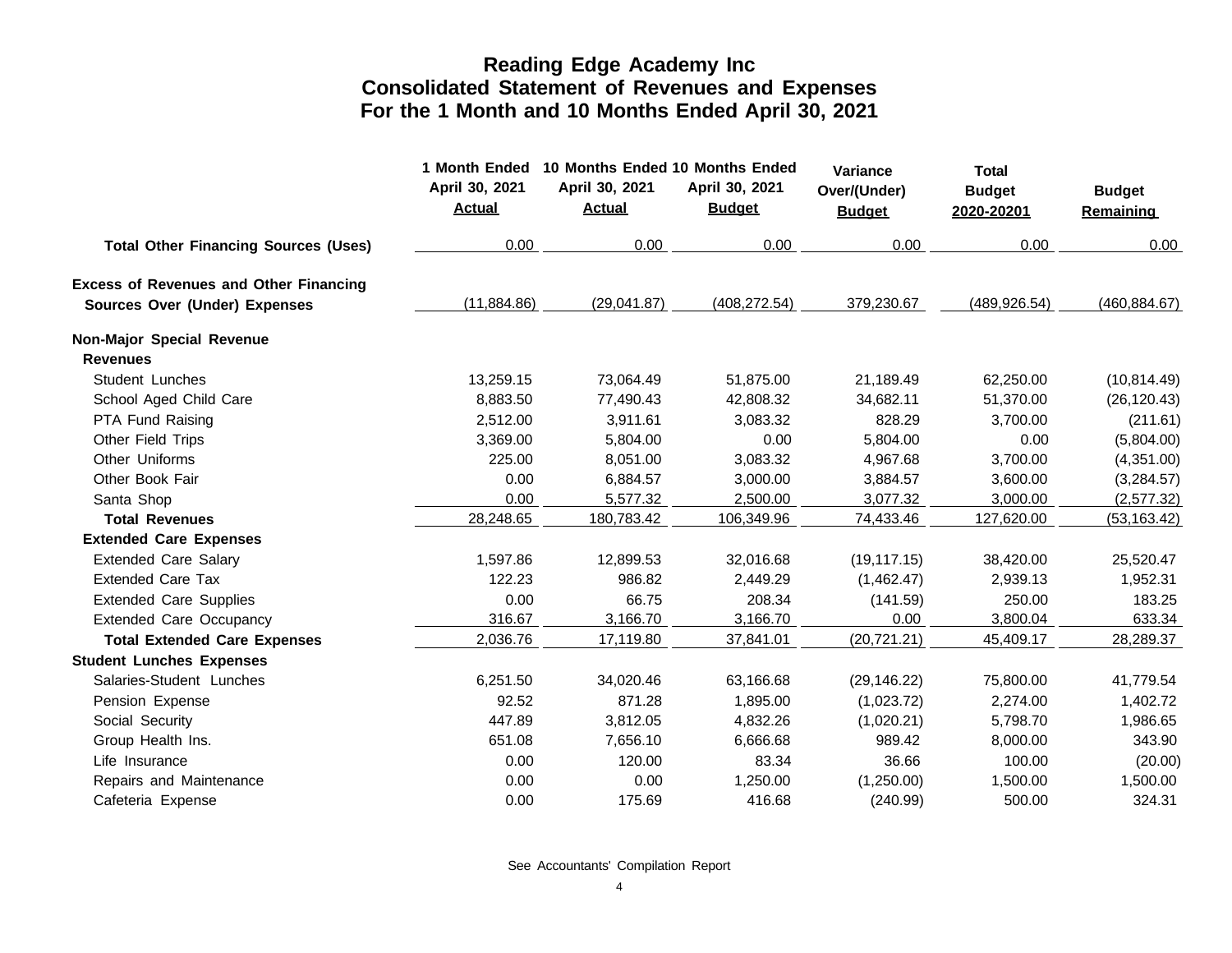|                                       | 1 Month Ended                   | 10 Months Ended 10 Months Ended |                                 | <b>Variance</b>               | Total                       |                                   |
|---------------------------------------|---------------------------------|---------------------------------|---------------------------------|-------------------------------|-----------------------------|-----------------------------------|
|                                       | April 30, 2021<br><u>Actual</u> | April 30, 2021<br><u>Actual</u> | April 30, 2021<br><b>Budget</b> | Over/(Under)<br><b>Budget</b> | <b>Budget</b><br>2020-20201 | <b>Budget</b><br><b>Remaining</b> |
| Food Supplies                         | 6,610.66                        | 43,088.74                       | 33,333.34                       | 9,755.40                      | 40,000.00                   | (3,088.74)                        |
| Capital Furniture, Fixtures           | 0.00                            | 899.00                          | 0.00                            | 899.00                        | 0.00                        | (899.00)                          |
| Dues/Fees                             | 18.45                           | 369.15                          | 3,208.34                        | (2,839.19)                    | 3,850.00                    | 3,480.85                          |
| <b>Total Student Lunches Expenses</b> | 14,072.10                       | 91,012.47                       | 114,852.32                      | (23,839.85)                   | 137,822.70                  | 46,810.23                         |
| <b>Other Expenses</b>                 |                                 |                                 |                                 |                               |                             |                                   |
| Field Trip Expense                    | 4,637.00                        | 4,792.00                        | 0.00                            | 4,792.00                      | 0.00                        | (4,792.00)                        |
| Uniforms                              | 1,421.75                        | 9,357.75                        | 4,875.00                        | 4,482.75                      | 5,850.00                    | (3,507.75)                        |
| Book Fair                             | 0.00                            | 6,554.22                        | 3,166.68                        | 3,387.54                      | 3,800.00                    | (2,754.22)                        |
| PTA Fund Raising Expense              | 0.00                            | 5,480.40                        | 5,583.34                        | (102.94)                      | 6,700.00                    | 1,219.60                          |
| PTA Program Expense                   | 2,388.51                        | 5,148.93                        | 2,750.00                        | 2,398.93                      | 3,300.00                    | (1,848.93)                        |
| <b>Total Other Expenses</b>           | 8,447.26                        | 31,333.30                       | 16,375.02                       | 14,958.28                     | 19,650.00                   | (11,683.30)                       |
| Net Non-Major Special Revenue         | 3,692.53                        | 41,317.85                       | (62, 718.39)                    | 104,036.24                    | (75, 261.87)                | (116,579.72)                      |
| Net Income (Loss)                     | $(8, 192.33)$ \$                | 12,275.98 \$                    | $(470,990.93)$ \$               | 483,266.91 \$                 | $(565, 188.41)$ \$          | (577, 464.39)                     |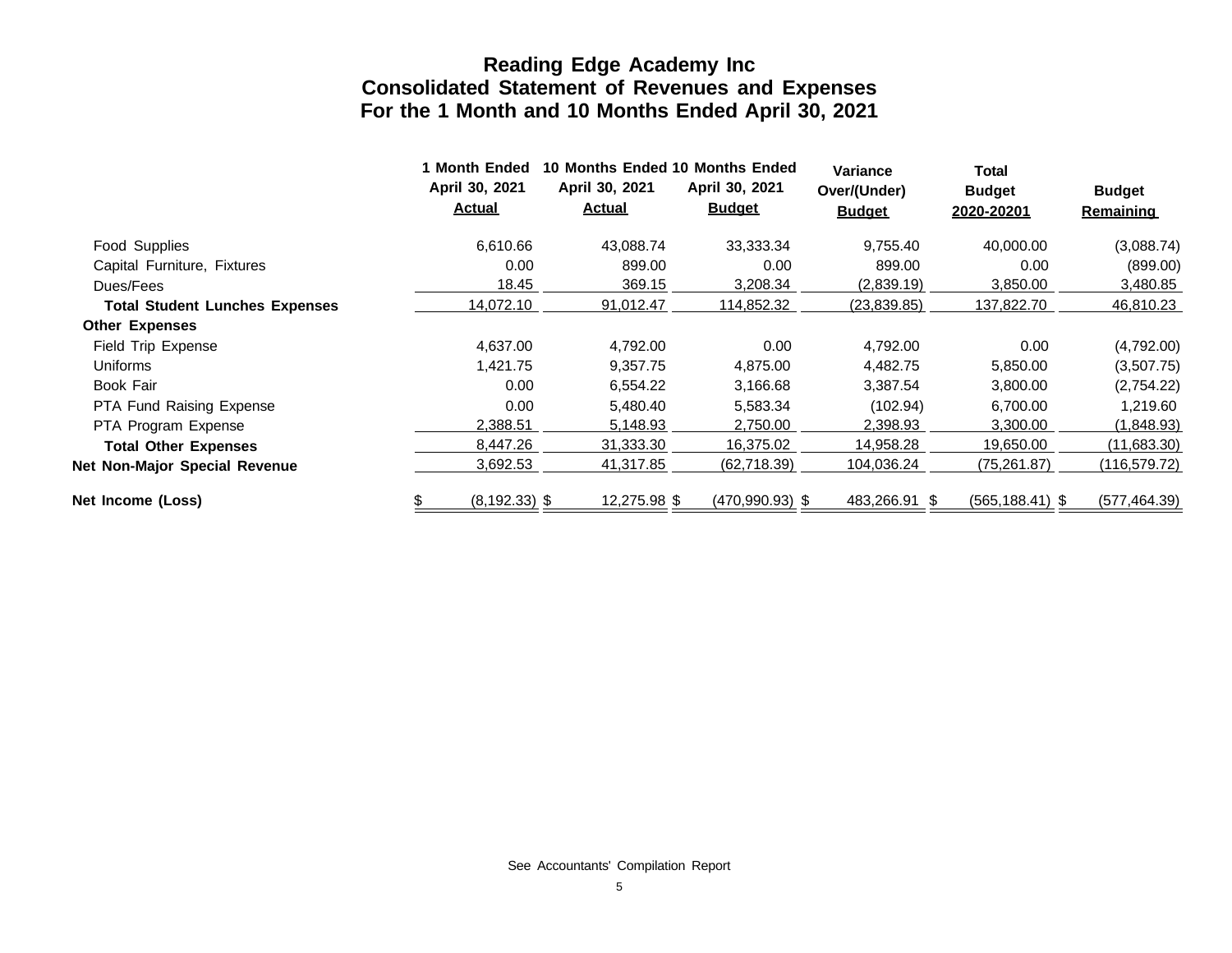#### **Reading Edge Academy Inc Balance Sheet - Governmental Funds April 30, 2021**

|                             | General<br><b>Fund</b> |   | Capital<br><b>Fund</b> |          |    | <b>Total</b><br>Governmental<br><b>Funds</b> |
|-----------------------------|------------------------|---|------------------------|----------|----|----------------------------------------------|
| <b>Assets</b>               |                        |   |                        |          |    |                                              |
| Cash and Cash Equivalents   | \$<br>852,466.91       | S |                        | $0.00\,$ | -S | 852,466.91                                   |
| <b>Other Current Assets</b> | 8,292.49               |   |                        | 0.00     |    | 8,292.49                                     |
| <b>Deposits</b>             | 1,000.00               |   |                        | 0.00     |    | 1,000.00                                     |
| <b>Total Assets</b>         | 861,759.40             |   |                        | 0.00     |    | 861,759.40                                   |
|                             |                        |   |                        |          |    |                                              |

#### **Liabilities**

#### **Fund Balances**

| <b>Total Liabilities and Fund Balances</b> | 861.759.40 | - \$ | 0.00 | 861,759.40 |
|--------------------------------------------|------------|------|------|------------|
| <b>Total Fund Balances</b>                 | 861.759.40 |      | 0.00 | 861,759.40 |
| Unassigned                                 | 852.466.91 |      | 0.00 | 852.466.91 |
| Nonspendable                               | 9.292.49   |      | 0.00 | 9.292.49   |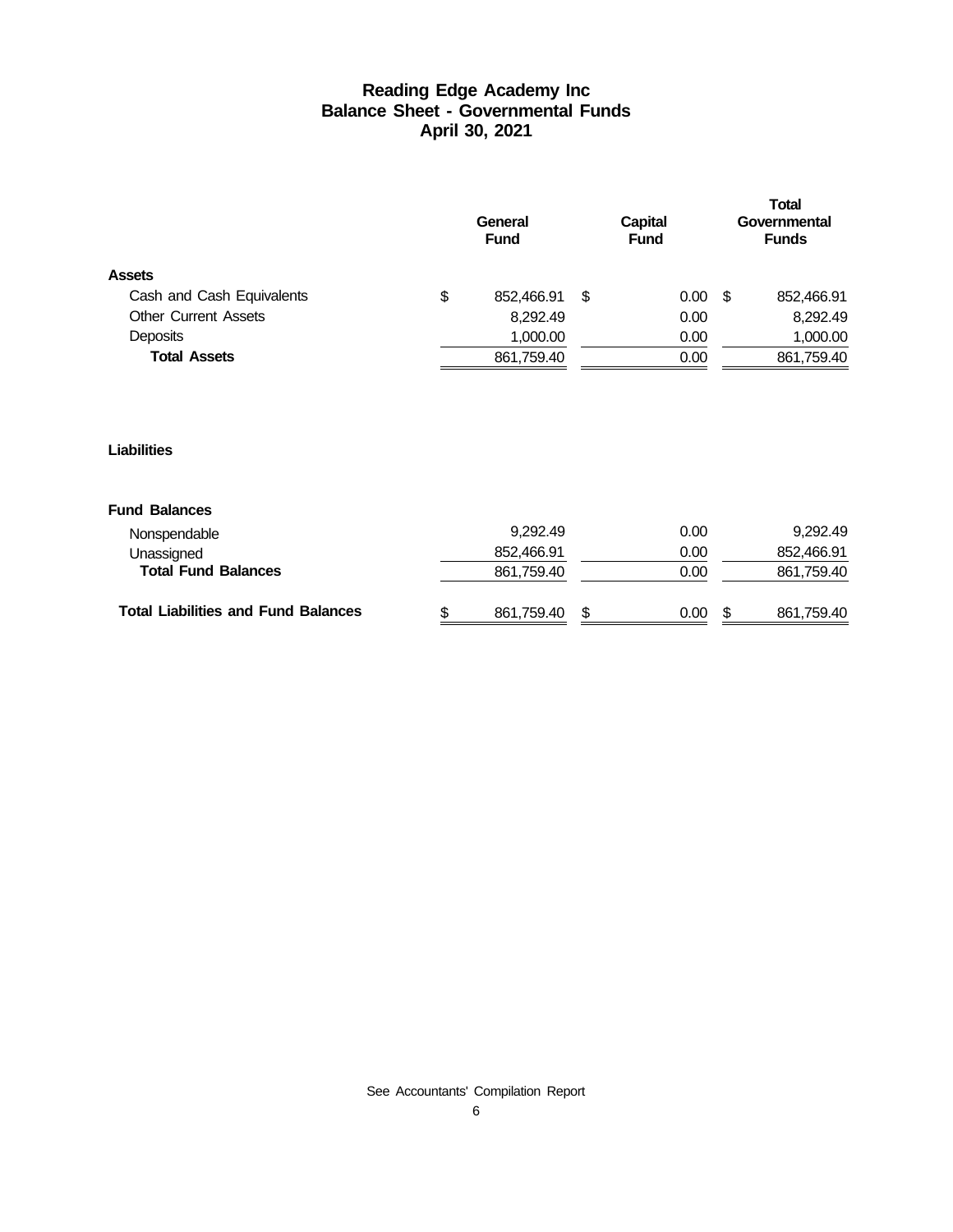#### **Reading Edge Academy Inc Statement of Revenues and Expenses - Governmental Funds For the 10 Months Ended April 30, 2021**

|                                                   | <b>General Fund</b>      |                             |                         |                                                         |                        | <b>Capital Outlay</b>       |                         |                                                         | <b>Total Governmental Funds</b> |                             |                         |                                                         |  |
|---------------------------------------------------|--------------------------|-----------------------------|-------------------------|---------------------------------------------------------|------------------------|-----------------------------|-------------------------|---------------------------------------------------------|---------------------------------|-----------------------------|-------------------------|---------------------------------------------------------|--|
|                                                   | Month<br><b>Actual</b>   | <b>YTD</b><br><u>Actual</u> | Annual<br><b>Budget</b> | % of YTD<br><b>Actual to</b><br>Annual<br><b>Budget</b> | Month<br><b>Actual</b> | <b>YTD</b><br><b>Actual</b> | Annual<br><b>Budget</b> | % of YTD<br><b>Actual to</b><br>Annual<br><b>Budget</b> | Month<br><b>Actual</b>          | <b>YTD</b><br><b>Actual</b> | Annual<br><b>Budget</b> | % of YTD<br><b>Actual to</b><br>Annual<br><b>Budget</b> |  |
| <b>Revenues</b>                                   |                          |                             |                         |                                                         |                        |                             |                         |                                                         |                                 |                             |                         |                                                         |  |
| <b>Federal Sources</b>                            |                          |                             |                         |                                                         |                        |                             |                         |                                                         |                                 |                             |                         |                                                         |  |
| <b>Federal Direct</b>                             | \$<br>$0.00 \text{ }$ \$ | 47,660.44 \$                | 0.00                    | $0.00 \%$                                               | \$                     | \$                          | \$                      | $0.00 \%$ \$                                            | $0.00 \text{ }$ \$              | 47,660.44 \$                | 0.00                    | 0.00%                                                   |  |
| <b>State Sources</b>                              |                          |                             |                         |                                                         |                        |                             |                         |                                                         |                                 |                             |                         |                                                         |  |
| <b>FEFP</b>                                       | 144,389.00               | 1,447,451.00                | 1,866,359.00            | 77.55 %                                                 |                        |                             |                         |                                                         | 144,389.00                      | 1,447,451.00                | 1,866,359.00            | 77.55%                                                  |  |
| Capital Outlay                                    |                          |                             |                         | 0.00%                                                   | 12,598.00              | 118,066.00                  | 102,000.00              | 115.75 %                                                | 12,598.00                       | 118,066.00                  | 102,000.00              | 115.75%                                                 |  |
| Other State Revenue                               | 0.00                     | 43,987.00                   | 5,800.00                | 758.40 %                                                |                        |                             |                         |                                                         | 0.00                            | 43,987.00                   | 5,800.00                | 758.40%                                                 |  |
| <b>Local Sources</b>                              |                          |                             |                         |                                                         |                        |                             |                         |                                                         |                                 |                             |                         |                                                         |  |
| Interest                                          | 38.22                    | 1,257.26                    | 3,300.00                | 38.10 %                                                 |                        |                             |                         |                                                         | 38.22                           | 1,257.26                    | 3,300.00                | 38.10%                                                  |  |
| Other Local Revenue                               | 28,248.65                | 182,110.14                  | 127,620.00              | 142.70 %                                                |                        |                             |                         |                                                         | 28,248.65                       | 182,110.14                  | 127,620.00              | 142.70%                                                 |  |
| <b>Total Revenue</b>                              | 172,675.87               | 1,722,465.84                | 2,003,079.00            | 85.99 %                                                 | 12,598.00              | 118,066.00                  | 102,000.00              | 115.75 %                                                | 185,273.87                      | 1,840,531.84                | 2,105,079.00            | 87.43%                                                  |  |
| <b>Expenditures</b>                               |                          |                             |                         |                                                         |                        |                             |                         |                                                         |                                 |                             |                         |                                                         |  |
| Current Expenditures                              |                          |                             |                         |                                                         |                        |                             |                         |                                                         |                                 |                             |                         |                                                         |  |
| Instruction                                       | 105,359.13               | 995,277.63                  | 1,499,391.74            | 66.38 %                                                 |                        |                             |                         |                                                         | 105,359.13                      | 995,277.63                  | 1,499,391.74            | 66.38%                                                  |  |
| School Administration                             | 30,228.02                | 300,646.04                  | 421,136.50              | 71.39 %                                                 |                        |                             |                         |                                                         | 30,228.02                       | 300,646.04                  | 421,136.50              | 71.39%                                                  |  |
| Facilities Acquisition                            | 0.00                     | 0.00                        | 1,500.00                | 0.00%                                                   |                        |                             |                         |                                                         | 0.00                            | 0.00                        | 1,500.00                | 0.00%                                                   |  |
| <b>Fiscal Services</b>                            | 3,386.02                 | 50,891.71                   | 61,967.34               | 82.13%                                                  |                        |                             |                         | $\blacksquare$                                          | 3,386.02                        | 50,891.71                   | 61,967.34               | 82.13%                                                  |  |
| <b>Food Services</b>                              | 14,072.10                | 91,012.47                   | 137,822.70              | 66.04 %                                                 |                        |                             |                         |                                                         | 14,072.10                       | 91,012.47                   | 137,822.70              | 66.04%                                                  |  |
| Operation of Plant                                | 11,667.91                | 159,284.91                  | 264,149.96              | 60.30 %                                                 |                        |                             |                         |                                                         | 11,667.91                       | 159,284.91                  | 264,149.96              | 60.30%                                                  |  |
| Debt Service                                      | 18,269.00                | 182,690.00                  | 219,240.00              | 83.33 %                                                 |                        |                             |                         |                                                         | 18,269.00                       | 182,690.00                  | 219,240.00              | 83.33%                                                  |  |
| Other Program and Services                        | 10,484.02                | 48,453.10                   | 65,059.17               | 74.48 %                                                 |                        |                             |                         |                                                         | 10,484.02                       | 48,453.10                   | 65,059.17               | 74.48%                                                  |  |
| <b>Total Expenditures</b>                         | 193,466.20               | 1,828,255.86                | 2,670,267.41            | 68.47 %                                                 | 0.00                   | 0.00                        | 0.00                    | 0.00%                                                   | 193,466.20                      | 1,828,255.86                | 2,670,267.41            | 68.47%                                                  |  |
| Excess (Deficiency) of Revenues over Expenditures | (20, 790.33)             | (105, 790.02)               | (667, 188.41)           | 15.86 %                                                 | 12,598.00              | 118,066.00                  | 102,000.00              | 115.75 %                                                | (8, 192.33)                     | 12,275.98                   | (565, 188.41)           | (2.17)%                                                 |  |
| <b>Other Financing Sources (Uses)</b>             |                          |                             |                         |                                                         |                        |                             |                         |                                                         |                                 |                             |                         |                                                         |  |
| Transfers In                                      | 12,598.00                | 124,726.96                  | 102,000.00              | 122.28 %                                                |                        |                             |                         |                                                         | (12, 598.00)                    | (124, 726.96)               | (102,000.00)            | 122.28%                                                 |  |
| <b>Transfers Out</b>                              |                          |                             |                         |                                                         | (12,598.00)            | (124, 726.96)               | (102,000.00)            | 122.28 %                                                | 12,598.00                       | 124,726.96                  | 102,000.00              | 122.28%                                                 |  |
| <b>Total Other Financing Sources (Uses)</b>       | 12,598.00                | 124,726.96                  | 102,000.00              | 122.28 %                                                | (12,598.00)            | (124, 726.96)               | (102,000.00)            | 122.28 %                                                | 0.00                            | 0.00                        | 0.00                    | 0.00%                                                   |  |
| Net Change in Fund Balances                       | (8, 192.33)              | 18,936.94                   | (565, 188.41)           | $(3.35)\%$                                              | 0.00                   | (6,660.96)                  | 0.00                    | 0.00%                                                   | (8, 192.33)                     | 12,275.98                   | (565, 188.41)           | (2.17)%                                                 |  |
| Fund Balances, Beginning                          | 869,951.73               | 842,822.46                  |                         |                                                         | 0.00                   | 6,660.96                    |                         |                                                         | 869,951.73                      | 849,483.42                  |                         |                                                         |  |
| Fund Balance, Ending                              | \$<br>861,759.40 \$      | 861,759.40                  |                         | \$                                                      | $0.00$ \$              | 0.00                        |                         | \$                                                      |                                 | 861,759.40 \$ 861,759.40    |                         |                                                         |  |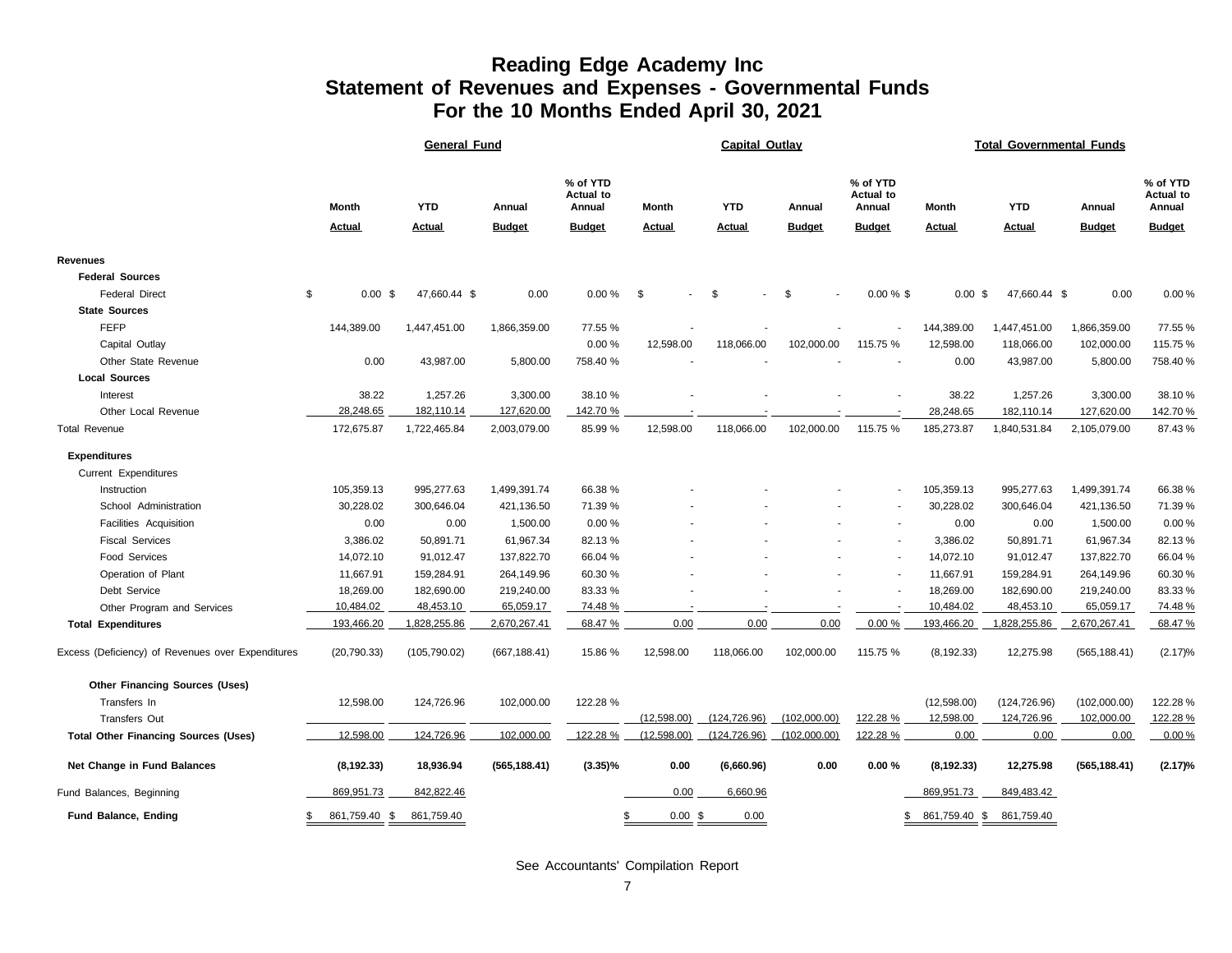#### **Reading Edge Academy Inc Comparative Statement of Revenues and Expenses General Fund For the 1 Month and 10 Months Ended April 30, 2021**

|                                                |    | 1 Month Ended<br>April 30, 2021<br><b>Actual</b> | <b>10 Months Ended</b><br>April 30, 2021<br><b>Actual</b> | <b>10 Months Ended</b><br>April 30, 2021<br><b>Budget</b> |             | Variance<br>Over/(Under)<br><b>Budget</b> |               | <b>Total</b><br><b>Budget</b><br>2020-2021 | <b>Budget</b><br>Remaining |
|------------------------------------------------|----|--------------------------------------------------|-----------------------------------------------------------|-----------------------------------------------------------|-------------|-------------------------------------------|---------------|--------------------------------------------|----------------------------|
| <b>Revenues</b>                                |    |                                                  |                                                           |                                                           |             |                                           |               |                                            |                            |
| <b>Federal Sources</b>                         | \$ | $0.00$ \$                                        | 47,660.44 \$                                              |                                                           | 0.00~\$     |                                           | $0.00$ \$     | $0.00 \text{ }$ \$                         | 0.00                       |
| <b>State Sources</b>                           |    | 144.389.00                                       | 1,491,438.00                                              | 1,560,132.48                                              |             |                                           | (68, 694.48)  | 1,872,159.00                               | 380,721.00                 |
| <b>Local Sources</b>                           |    | 38.22                                            | 2,583.98                                                  |                                                           | 2,750.00    |                                           | (166.02)      | 3,300.00                                   | 716.02                     |
| <b>Total Revenues</b>                          |    | 144,427.22                                       | 1,541,682.42                                              | 1,562,882.48                                              |             |                                           | (21, 200.06)  | 1,875,459.00                               | 333,776.58                 |
| <b>Expenses</b>                                |    |                                                  |                                                           |                                                           |             |                                           |               |                                            |                            |
| <b>Instructional-Basic</b>                     |    | 96,400.91                                        | 915,760.56                                                | 1,125,111.81                                              |             |                                           | (209, 351.25) | 1,350,134.01                               | 434,373.45                 |
| Instructional-Exceptional                      |    | 8,958.22                                         | 79.517.07                                                 | 124,381.49                                                |             |                                           | (44, 864.42)  | 149,257.73                                 | 69,740.66                  |
| General Administration                         |    | 0.00                                             | 0.00                                                      |                                                           | 25,266.68   |                                           | (25, 266.68)  | 30,320.00                                  | 30,320.00                  |
| School Administration                          |    | 30,228.02                                        | 300,646.04                                                | 325,680.46                                                |             |                                           | (25,034.42)   | 390,816.50                                 | 90,170.46                  |
| Facilities Acquisitions                        |    | 0.00                                             | 0.00                                                      |                                                           | 1,250.02    |                                           | (1,250.02)    | 1,500.00                                   | 1,500.00                   |
| <b>Fiscal Services</b>                         |    | 3.386.02                                         | 50.891.71                                                 |                                                           | 51.639.52   |                                           | (747.81)      | 61,967.34                                  | 11,075.63                  |
| Operation of Plant                             |    | 11,667.91                                        | 159,284.91                                                | 220,125.04                                                |             |                                           | (60, 840.13)  | 264,149.96                                 | 104,865.05                 |
| <b>Total Expenses</b>                          |    | 150,641.08                                       | 1,506,100.29                                              | 1,873,455.02                                              |             |                                           | (367, 354.73) | 2,248,145.54                               | 742,045.25                 |
| <b>Excess of Revenues Over (Under)</b>         |    |                                                  |                                                           |                                                           |             |                                           |               |                                            |                            |
| <b>Expenses</b>                                |    | (6,213.86)                                       | 35,582.13                                                 | (310, 572.54)                                             |             |                                           | 346,154.67    | (372,686.54)                               | (408, 268.67)              |
| <b>Other Financing Sources (Uses)</b>          |    |                                                  |                                                           |                                                           |             |                                           |               |                                            |                            |
| Transfer to GF From CO                         |    | 12,598.00                                        | 124,726.96                                                |                                                           | 85,000.00   |                                           | 39,726.96     | 102,000.00                                 | (22, 726.96)               |
| Transfers from GF                              |    | (18, 269.00)                                     | (182, 690.00)                                             | (182,700.00)                                              |             |                                           | 10.00         | (219, 240.00)                              | (36, 550.00)               |
| <b>Total Other Financing Sources</b><br>(Uses) |    | (5,671.00)                                       | (57,963.04)                                               |                                                           | (97,700.00) |                                           | 39,736.96     | (117, 240.00)                              | (59, 276.96)               |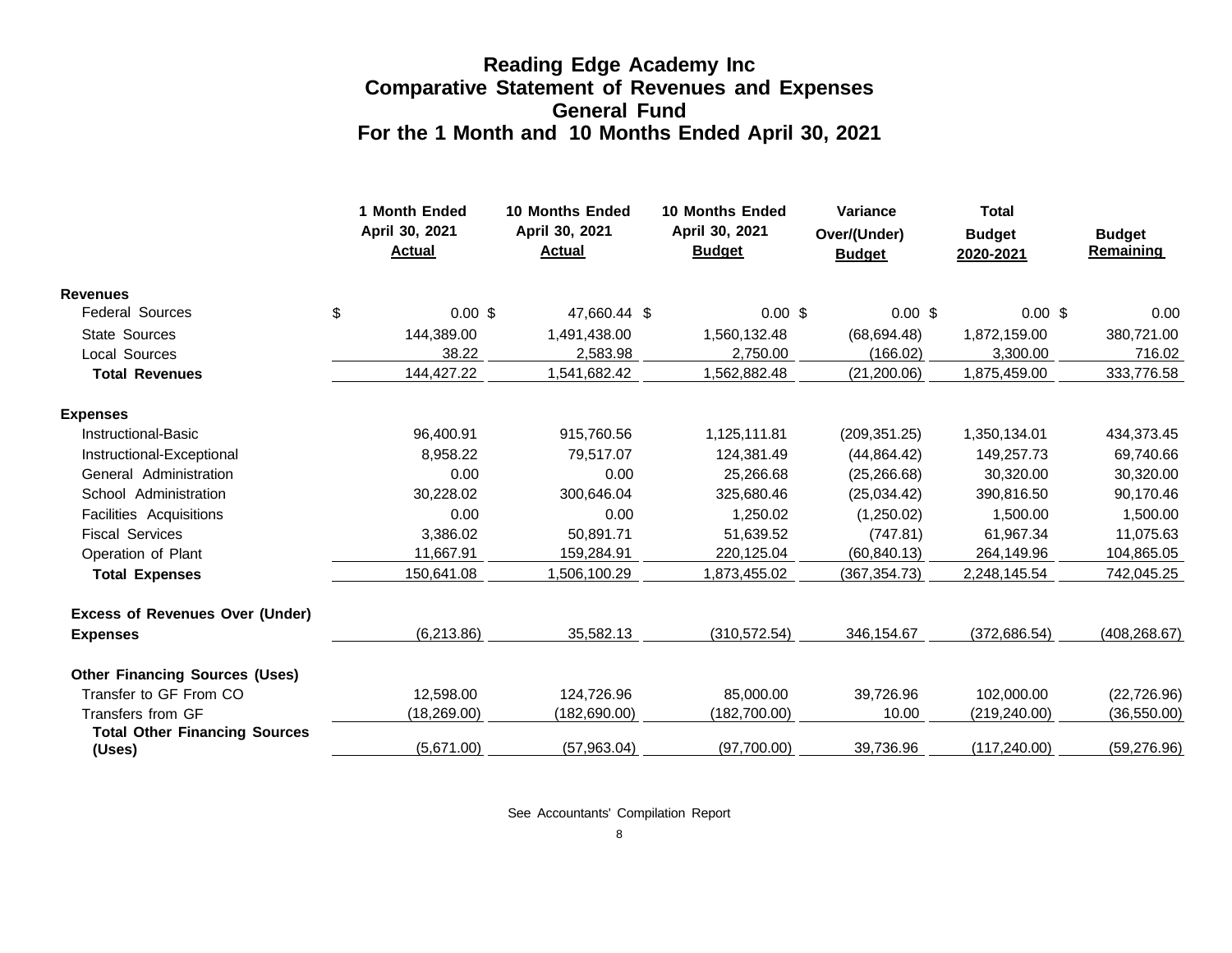#### **Reading Edge Academy Inc Comparative Statement of Revenues and Expenses General Fund For the 1 Month and 10 Months Ended April 30, 2021**

|                   | <b>Month Ended</b><br>10 Months Ended |                                 | <b>10 Months Ended</b> |                |               | Variance | Total         |               |               |
|-------------------|---------------------------------------|---------------------------------|------------------------|----------------|---------------|----------|---------------|---------------|---------------|
|                   | April 30, 2021                        | April 30, 2021<br><u>Actual</u> |                        | April 30, 2021 |               |          | Over/(Under)  | <b>Budget</b> | <b>Budget</b> |
|                   | Actual                                |                                 |                        |                | <b>Budget</b> |          | <u>Budget</u> | 2020-2021     | Remaining     |
| Net Income (Loss) | (11.884.86)                           |                                 | (22, 380.91)           |                | (408.272.54)  |          | 385,891.63    | (489, 926.54) | (467, 545.63) |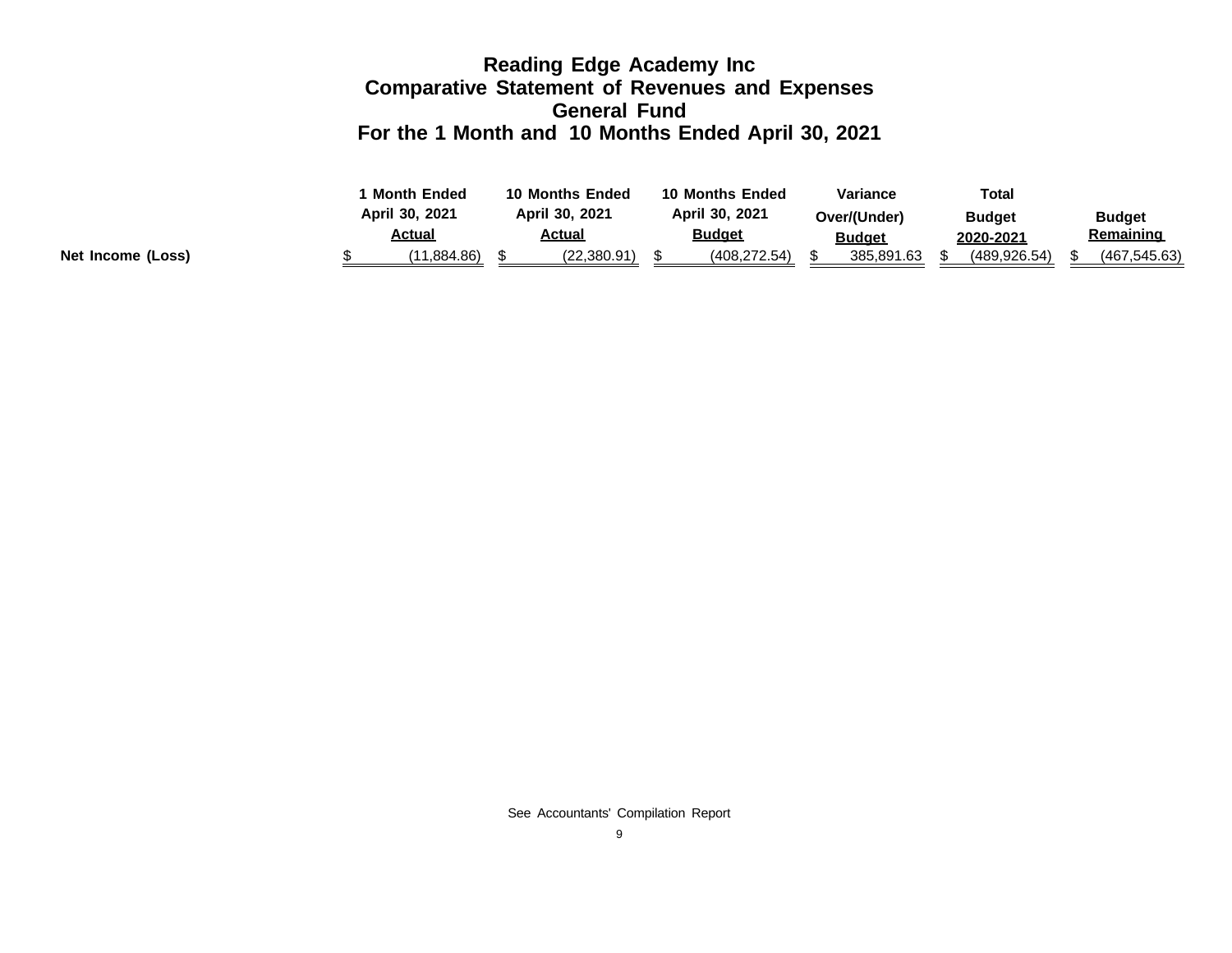#### **Reading Edge Academy Inc Comparative Statement of Revenues and Expenses Charter School Capital Outlay For the 1 Month and 10 Months Ended April 30, 2021**

|                                             |  | 1 Month Ended<br>April 30, 2021<br><b>Actual</b> |  | <b>10 Months Ended</b><br>April 30, 2021<br><b>Actual</b> |  | <b>10 Months Ended</b><br>April 30, 2021<br><b>Budget</b> |  | Variance<br>Over/(Under)<br><b>Budget</b> |  | Total<br><b>Budget</b><br>2020-2021 | <b>Budget</b><br>Remaining |
|---------------------------------------------|--|--------------------------------------------------|--|-----------------------------------------------------------|--|-----------------------------------------------------------|--|-------------------------------------------|--|-------------------------------------|----------------------------|
| <b>Revenues</b>                             |  |                                                  |  |                                                           |  |                                                           |  |                                           |  |                                     |                            |
| Charter School Capital Outlay               |  | 12.598.00 \$                                     |  | 118,066,00 \$                                             |  | 85,000.00 \$                                              |  | 33.066.00 \$                              |  | 102,000,00 \$                       | (16,066.00)                |
| <b>Total Revenues</b>                       |  | 12.598.00                                        |  | 118,066,00                                                |  | 85,000.00                                                 |  | 33,066.00                                 |  | 102.000.00                          | (16,066.00)                |
| <b>Other Financing Sources (Uses)</b>       |  |                                                  |  |                                                           |  |                                                           |  |                                           |  |                                     |                            |
| Transfers In                                |  | 0.00                                             |  | 0.00                                                      |  | 0.00                                                      |  | 0.00                                      |  | 0.00                                | 0.00 <sub>1</sub>          |
| <b>Transfers Out</b>                        |  | (12,598.00)                                      |  | (124.726.96)                                              |  | (85.000.00)                                               |  | (39, 726.96)                              |  | (102.000.00)                        | 22,726.96                  |
| <b>Total Other Financing Sources (Uses)</b> |  | (12,598.00)                                      |  | (124,726.96)                                              |  | (85,000.00)                                               |  | (39, 726.96)                              |  | (102,000.00)                        | 22,726.96                  |
| Net Income (Loss)                           |  | 0.00                                             |  | (6,660.96)                                                |  | 0.00                                                      |  | (6,660.96)                                |  | $0.00$ \$                           | 6,660.96                   |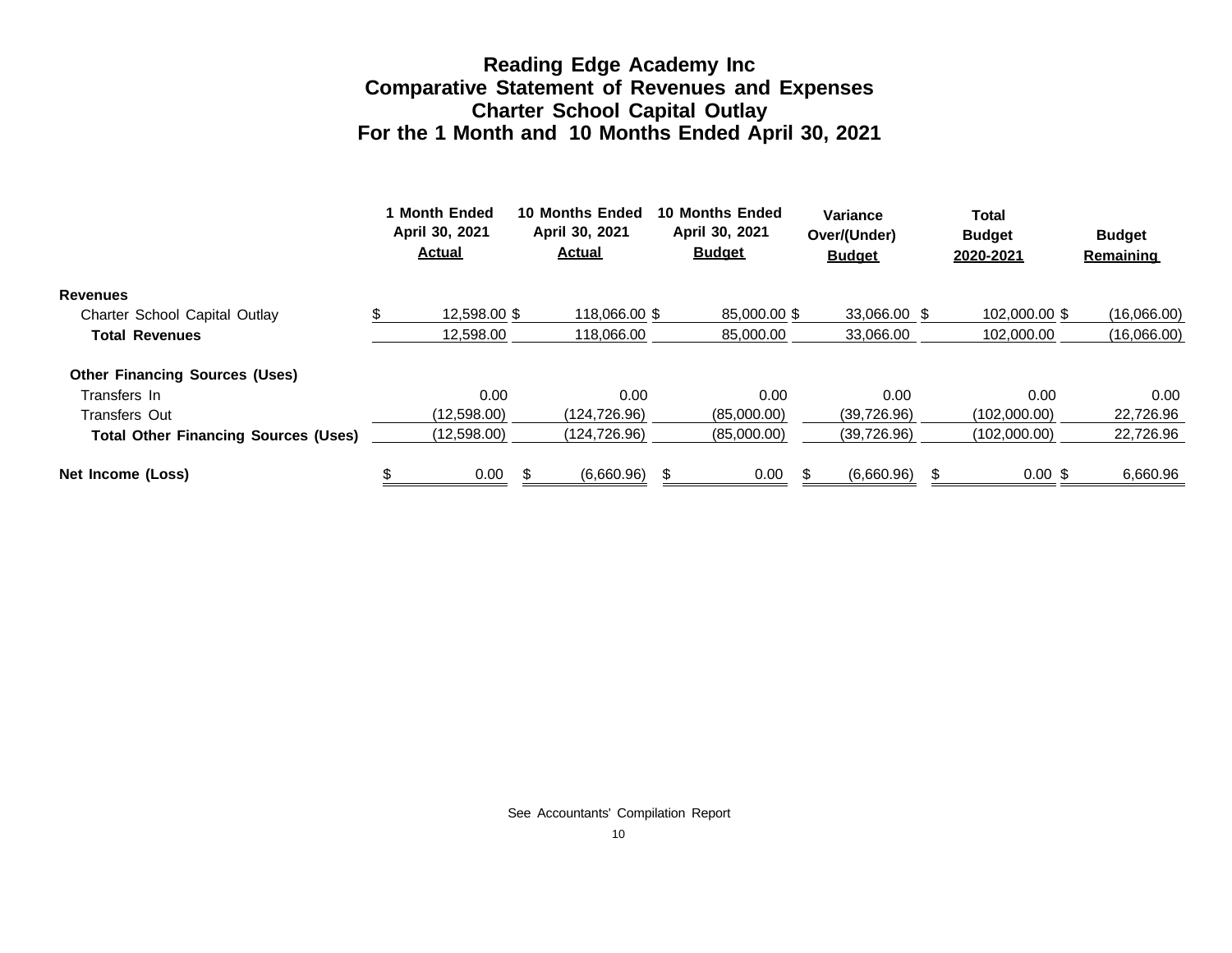### **Reading Edge Academy Inc Comparative Statement of Revenues and Expenses Debt Service For the 10 Months Ended April 30, 2021**

|                                                | <b>10 Months Ended</b><br>April 30, 2021<br><b>Actual</b> |    | 10 Months Ended<br>April 30, 2021<br><u>Actual</u> |    | <b>10 Months Ended</b><br>April 30, 2021<br><b>Budget</b> |  | <b>Variance</b><br>Over/(Under)<br><b>Budget</b> |   | Total<br><b>Budget</b><br>2020-2021 |  | <b>Budget</b><br><b>Remaining</b> |
|------------------------------------------------|-----------------------------------------------------------|----|----------------------------------------------------|----|-----------------------------------------------------------|--|--------------------------------------------------|---|-------------------------------------|--|-----------------------------------|
| <b>Expenses</b>                                |                                                           |    |                                                    |    |                                                           |  |                                                  |   |                                     |  |                                   |
| Redemption of Principal                        | \$<br>10,038.05 \$                                        |    | 99,823.44 \$                                       |    | 95,900.00 \$                                              |  | $3,923.44$ \$                                    |   | 115,080.00 \$                       |  | 15,256.56                         |
| Interest Expense                               | 8,230.95                                                  |    | 82,866.56                                          |    | 86,800.00                                                 |  | (3,933.44)                                       |   | 104,160.00                          |  | 21,293.44                         |
| Loan Fees                                      | 0.00                                                      |    | 0.00                                               |    | 0.00                                                      |  | 0.00                                             |   | 0.00                                |  | 0.00                              |
| Loan Costs                                     | 0.00                                                      |    | 0.00                                               |    | 0.00                                                      |  | 0.00                                             |   | 0.00                                |  | 0.00                              |
| <b>Total Expenses</b>                          | 18,269.00                                                 |    | 182,690.00                                         |    | 182,700.00                                                |  | (10.00)                                          |   | 219,240.00                          |  | 36,550.00                         |
| <b>Other Financing Sources (Uses)</b>          |                                                           |    |                                                    |    |                                                           |  |                                                  |   |                                     |  |                                   |
| Transfers In                                   | 18,269.00                                                 |    | 182.690.00                                         |    | 182.700.00                                                |  | (10.00)                                          |   | 219,240.00                          |  | 36,550.00                         |
| Transfers Out                                  | 0.00                                                      |    | 0.00                                               |    | 0.00                                                      |  | 0.00                                             |   | 0.00                                |  | 0.00                              |
| <b>Total Other Financing Sources</b><br>(Uses) | 18,269.00                                                 |    | 182,690.00                                         |    | 182,700.00                                                |  | (10.00)                                          |   | 219,240.00                          |  | 36,550.00                         |
| Net Income (Loss)                              | 0.00                                                      | \$ | 0.00                                               | \$ | 0.00                                                      |  | 0.00                                             | S | 0.00                                |  | 0.00                              |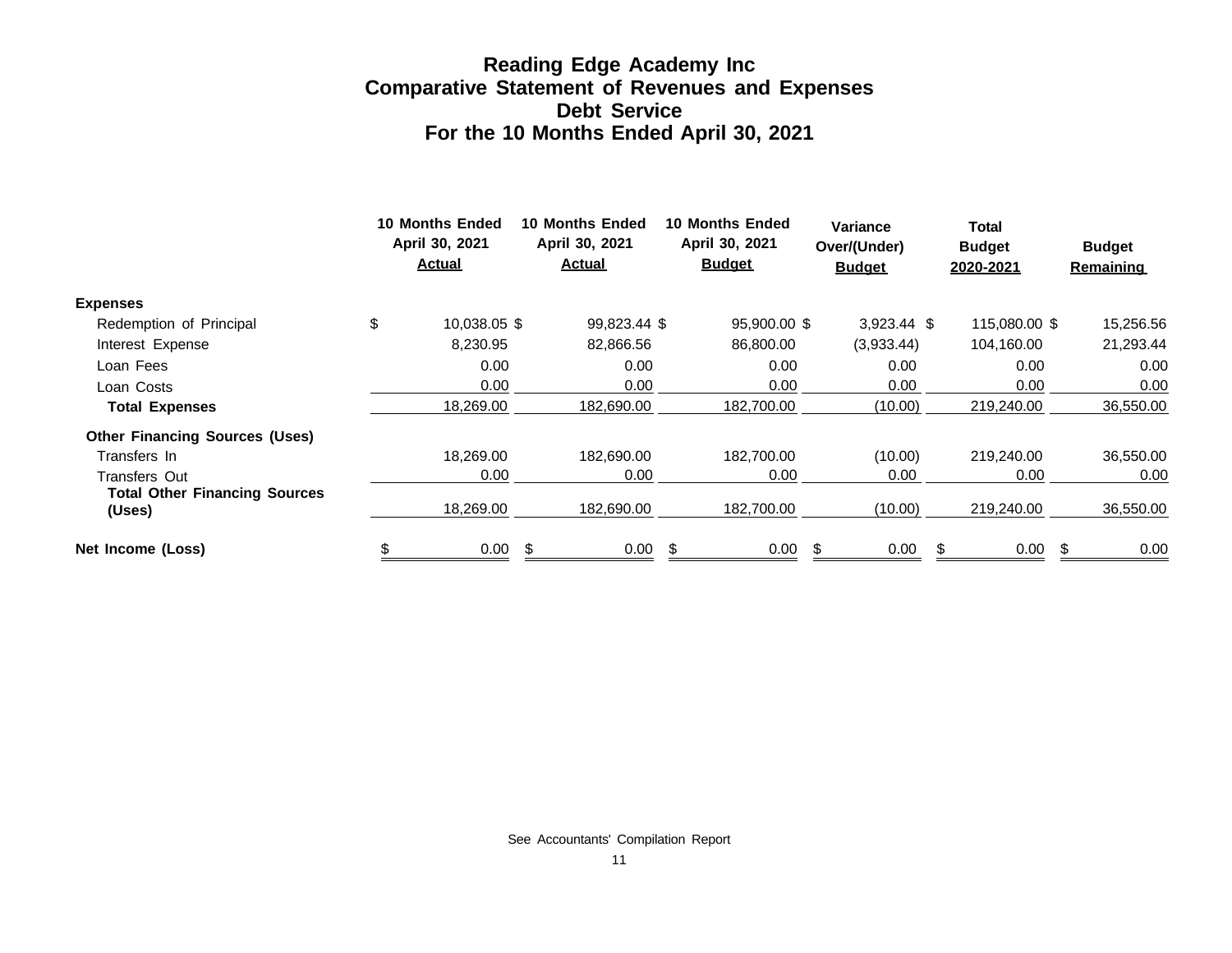#### **Reading Edge Academy Inc Comparative Statement of Revenues and Expenses Non-Major Special Revenue For the 1 Month and 10 Months Ended April 30, 2021**

|                                     | 1 Month Ended<br>April 30, 2021<br><b>Actual</b> | <b>10 Months Ended</b><br>April 30, 2021<br><b>Actual</b> | 10 Months Ended<br>April 30, 2021<br><b>Budget</b> | <b>Variance</b><br>Over/(Under)<br><b>Budget</b> | <b>Total</b><br><b>Budget</b><br>2020-2021 | <b>Budget</b><br>Remaining |
|-------------------------------------|--------------------------------------------------|-----------------------------------------------------------|----------------------------------------------------|--------------------------------------------------|--------------------------------------------|----------------------------|
| <b>Revenue</b>                      |                                                  |                                                           |                                                    |                                                  |                                            |                            |
| <b>Student Lunches</b>              | \$<br>13,259.15 \$                               | 73,064.49 \$                                              | 51,875.00 \$                                       | 21,189.49 \$                                     | 62,250.00 \$                               | (10, 814.49)               |
| School Aged Child Care              | 8,883.50                                         | 77,490.43                                                 | 42,808.32                                          | 34,682.11                                        | 51,370.00                                  | (26, 120.43)               |
| PTA Fund Raising                    | 2,512.00                                         | 3,911.61                                                  | 3,083.32                                           | 828.29                                           | 3,700.00                                   | (211.61)                   |
| Other Field Trips                   | 3,369.00                                         | 5,804.00                                                  | 0.00                                               | 5,804.00                                         | 0.00                                       | (5,804.00)                 |
| Other Uniforms                      | 225.00                                           | 8,051.00                                                  | 3,083.32                                           | 4,967.68                                         | 3,700.00                                   | (4,351.00)                 |
| Other Book Fair                     | 0.00                                             | 6,884.57                                                  | 3,000.00                                           | 3,884.57                                         | 3,600.00                                   | (3,284.57)                 |
| Santa Shop                          | 0.00                                             | 5,577.32                                                  | 2,500.00                                           | 3,077.32                                         | 3,000.00                                   | (2,577.32)                 |
| <b>Total Revenue</b>                | 28,248.65                                        | 180,783.42                                                | 106,349.96                                         | 74,433.46                                        | 127,620.00                                 | $-53,163.42$               |
| <b>Extended Care Expenses</b>       |                                                  |                                                           |                                                    |                                                  |                                            |                            |
| <b>Extended Care Salary</b>         | 1,597.86                                         | 12,899.53                                                 | 32,016.68                                          | (19, 117.15)                                     | 38,420.00                                  | 25,520.47                  |
| <b>Extended Care Tax</b>            | 122.23                                           | 986.82                                                    | 2,449.29                                           | (1,462.47)                                       | 2,939.13                                   | 1,952.31                   |
| <b>Extended Care Supplies</b>       | 0.00                                             | 66.75                                                     | 208.34                                             | (141.59)                                         | 250.00                                     | 183.25                     |
| <b>Extended Care Occupancy</b>      | 316.67                                           | 3,166.70                                                  | 3,166.70                                           | 0.00                                             | 3,800.04                                   | 633.34                     |
| <b>Total Extended Care Expenses</b> | 2,036.76                                         | 17,119.80                                                 | 37,841.01                                          | (20, 721.21)                                     | 45,409.17                                  | 28,289.37                  |
| <b>Student Lunches Expenses</b>     |                                                  |                                                           |                                                    |                                                  |                                            |                            |
| Salaries-Student Lunches            | 6,251.50                                         | 34,020.46                                                 | 63,166.68                                          | (29, 146.22)                                     | 75,800.00                                  | 41,779.54                  |
| Pension Expense                     | 92.52                                            | 871.28                                                    | 1,895.00                                           | (1,023.72)                                       | 2,274.00                                   | 1,402.72                   |
| Social Security                     | 447.89                                           | 3,812.05                                                  | 4,832.26                                           | (1,020.21)                                       | 5,798.70                                   | 1,986.65                   |
| Group Health Ins.                   | 651.08                                           | 7,656.10                                                  | 6,666.68                                           | 989.42                                           | 8,000.00                                   | 343.90                     |
| Life Insurance                      | 0.00                                             | 120.00                                                    | 83.34                                              | 36.66                                            | 100.00                                     | (20.00)                    |
| Repairs and Maintenance             | 0.00                                             | 0.00                                                      | 1,250.00                                           | (1,250.00)                                       | 1,500.00                                   | 1,500.00                   |
| Cafeteria Expense                   | 0.00                                             | 175.69                                                    | 416.68                                             | (240.99)                                         | 500.00                                     | 324.31                     |
| <b>Food Supplies</b>                | 6,610.66                                         | 43.088.74                                                 | 33,333.34                                          | 9,755.40                                         | 40,000.00                                  | (3,088.74)                 |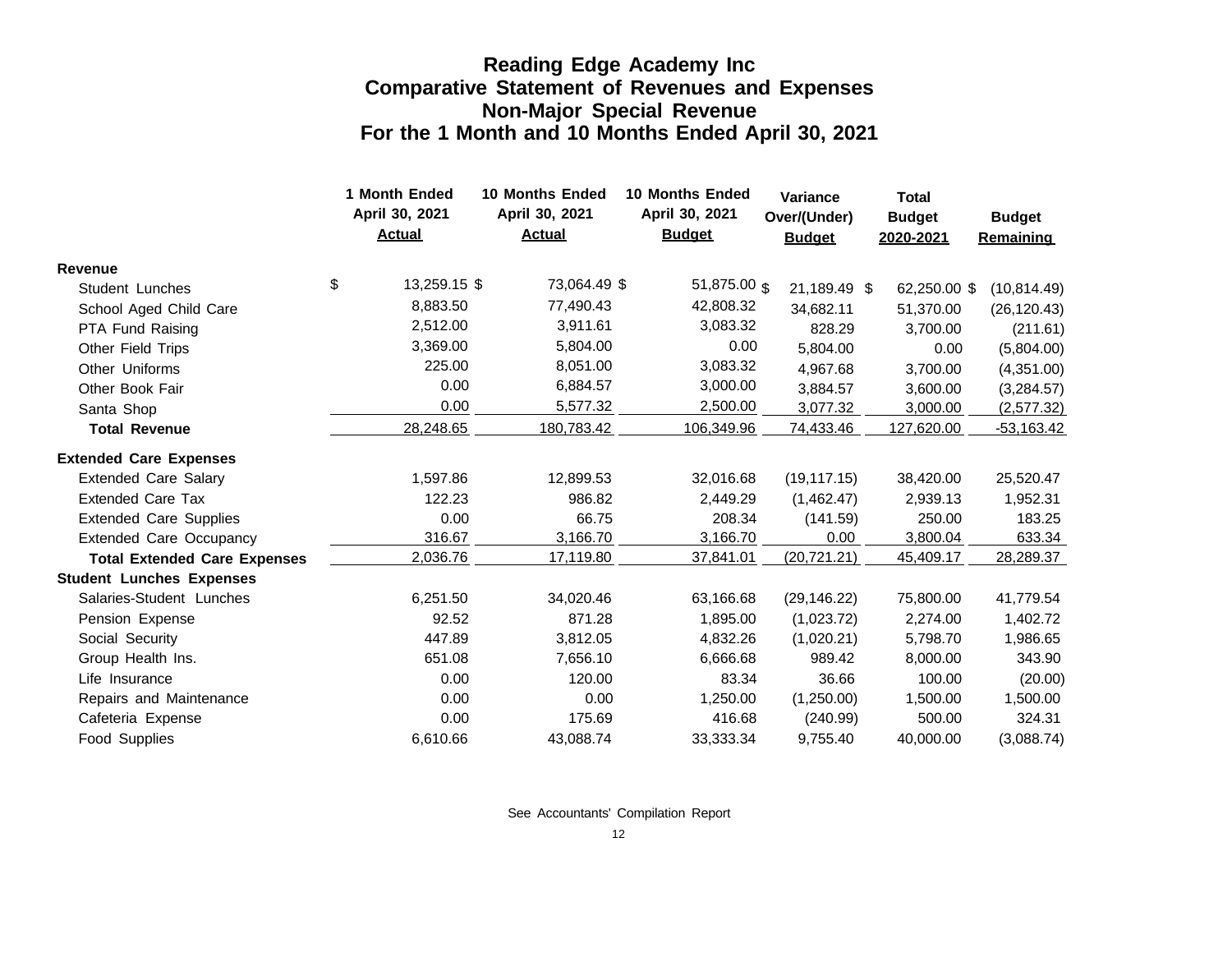#### **Reading Edge Academy Inc Comparative Statement of Revenues and Expenses Non-Major Special Revenue For the 1 Month and 10 Months Ended April 30, 2021**

|                                       | 1 Month Ended<br>April 30, 2021<br><b>Actual</b> | <b>10 Months Ended</b><br>April 30, 2021<br><b>Actual</b> | <b>10 Months Ended</b><br>April 30, 2021<br><b>Budget</b> | <b>Variance</b><br>Over/(Under)<br><b>Budget</b> | <b>Total</b><br><b>Budget</b><br>2020-2021 | <b>Budget</b><br><b>Remaining</b> |
|---------------------------------------|--------------------------------------------------|-----------------------------------------------------------|-----------------------------------------------------------|--------------------------------------------------|--------------------------------------------|-----------------------------------|
| Capital Furniture, Fixtures           | 0.00                                             | 899.00                                                    | 0.00                                                      | 899.00                                           | 0.00                                       | (899.00)                          |
| Dues/Fees                             | 18.45                                            | 369.15                                                    | 3,208.34                                                  | (2,839.19)                                       | 3,850.00                                   | 3,480.85                          |
| <b>Total Student Lunches Expenses</b> | 14,072.10                                        | 91,012.47                                                 | 114,852.32                                                | (23, 839.85)                                     | 137,822.70                                 | 46,810.23                         |
| <b>Other Expenses</b>                 |                                                  |                                                           |                                                           |                                                  |                                            |                                   |
| Field Trip Expense                    | 4,637.00                                         | 4,792.00                                                  | 0.00                                                      | 4,792.00                                         | 0.00                                       | (4,792.00)                        |
| <b>Uniforms</b>                       | 1,421.75                                         | 9,357.75                                                  | 4,875.00                                                  | 4,482.75                                         | 5,850.00                                   | (3,507.75)                        |
| Book Fair                             | 0.00                                             | 6,554.22                                                  | 3,166.68                                                  | 3,387.54                                         | 3,800.00                                   | (2,754.22)                        |
| PTA Fund Raising Expense              | 0.00                                             | 5,480.40                                                  | 5,583.34                                                  | (102.94)                                         | 6,700.00                                   | 1,219.60                          |
| PTA Program Expense                   | 2,388.51                                         | 5,148.93                                                  | 2,750.00                                                  | 2,398.93                                         | 3,300.00                                   | (1,848.93)                        |
| <b>Total Other Expenses</b>           | 8,447.26                                         | 31,333.30                                                 | 16,375.02                                                 | 14,958.28                                        | 19,650.00                                  | $-11,683.30$                      |
| <b>Excess of Revenues</b>             | 3,692.53                                         | 41,317.85                                                 | (62,718.39)                                               | 104,036.24                                       | (75,261.87)                                | (116, 579.72)                     |
| Over / (Under) Expenses               |                                                  |                                                           |                                                           |                                                  |                                            |                                   |
| Net Income (Loss)                     | 3,692.53 \$<br>\$                                | 41,317.85 \$                                              | (62,718.39) \$                                            | 104,036.24 \$                                    |                                            | $(75,261.87)$ \$ $(116,579.72)$   |